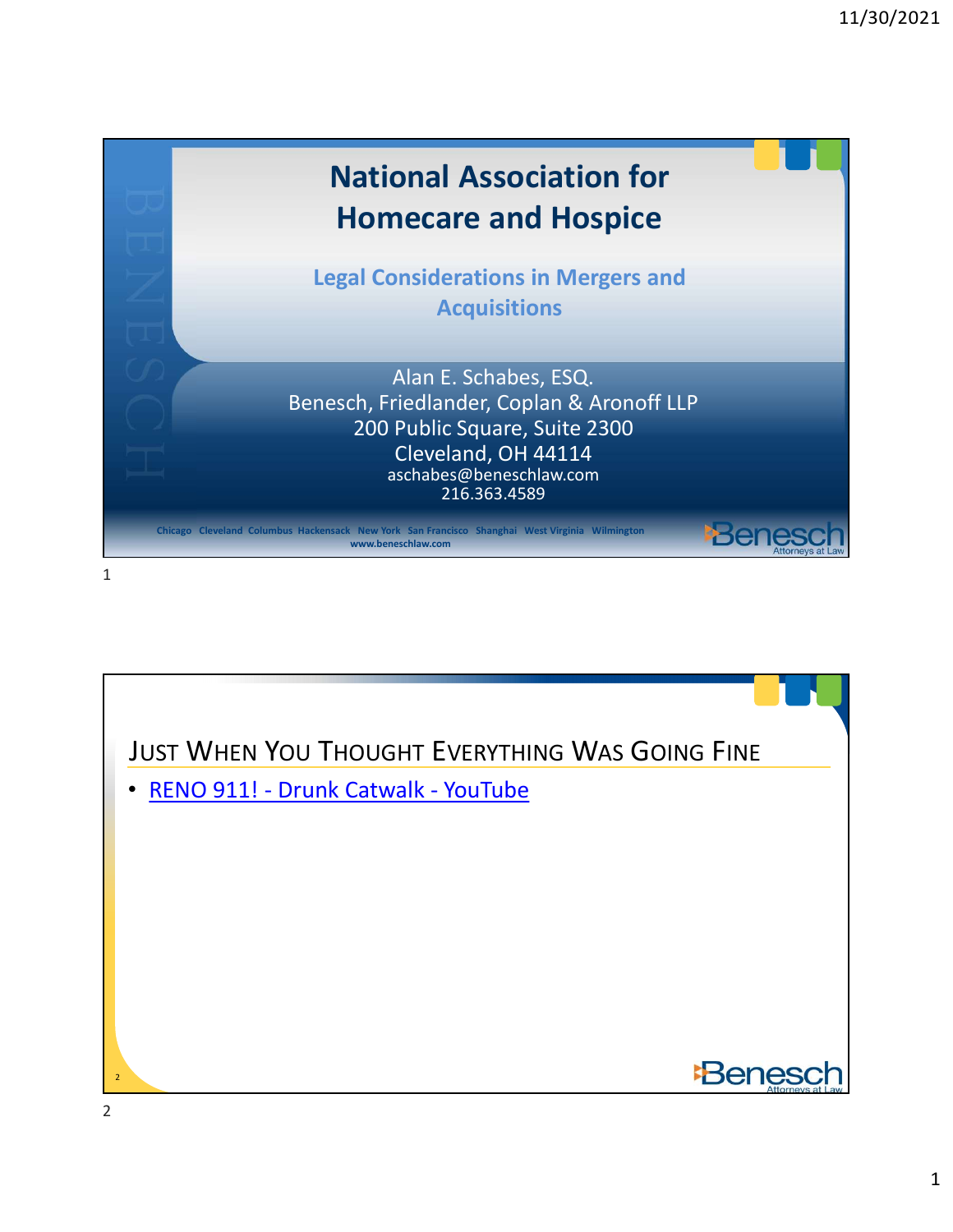#### PRESENTATION AGENDA

- 11/30/2021<br>
PRESENTATION AGENDA<br>
Transactional Background for Home Health and Hospice<br>
Peparing to Sell and Possible Deal Structures<br>
Serv Due Diligence Issues Encountered Manuscript Community of the PRESENTATION AGENDA<br>
Transactional Background for Home Health and Hospice<br>
The Preparing to Sell and Possible Deal Structures<br>
So Key Due Diligence Issues Encountered 11/3<br>
PRESENTATION AGENDA<br>
Transactional Background for Home Health and Hospice<br>
Preparing to Sell and Possible Deal Structures<br>
Sey Due Diligence Issues Encountered<br>
Contracted
	-
	-

3

- POST-ACUTE CARE PROVIDERS ARE SITUATED TO BENEFIT FROM THE HEALTHCARE<br>POST-ACUTE CARE PROVIDERS ARE SITUATED TO BENEFIT FROM THE HEALTHCARE<br>Prospice and home health are a cost-effective alternative to facility-based care f POST-ACUTE CARE PROVIDERS ARE SITUATED TO BENEFIT FROM THE HEALTHCARE<br>CONTINUUM SHIFTING FOCUS TO THE HOME<br>• Hospice and home health are a cost-effective alternative to facility-based care for patients<br>• droring end-d-file • Hospice and home health are a cost-effective alternative to facility-based care for patients during end-of-life and recovering from illness or injury
- Providers have been targets of consolidation due to high industry fragmentation
- Healthcare systems and home health and hospice operators are beginning to transition toward integrated delivery models that can address patients' needs in home care settings; palliative care utilization expected to further increase demand for hospice services
- Industry has benefited from numerous macroeconomic trends, driving revenue growth, enhancing profitability, and leading to multiple expansion
- Numerous providers are entering into joint venture relationships and beginning to transition into value-based payment arrangement payments
- This is a particularly good time for sellers

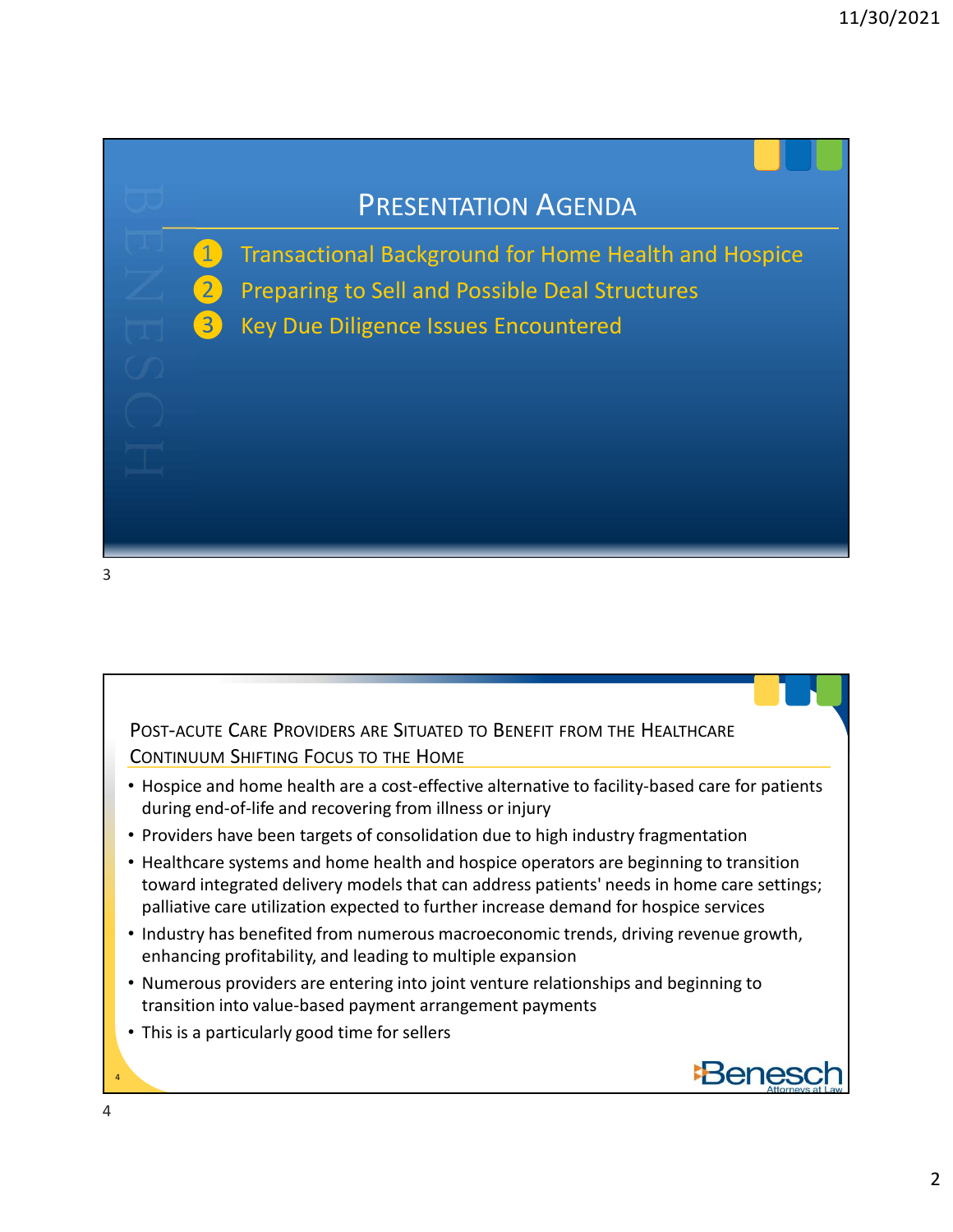### Home Health and Hospice M&A Activity Continues Rapid Growth 11/30/202<br>
HOME HEALTH AND HOSPICE M&A ACTIVITY<br>
Home Health and Hospice M&A Activity Continues Rapid Growth<br>
Hospice M&A Activity Continues Rapid Growth<br>
Hospice M&A Activity Continues Rapid Growth<br>
Hospice M&A Activity R HOME HEALTH CARE M&A ACTIVITY REMAINS ROBUST **HOSPICE M&A ACTIVITY RECOVERED FROM COVID-19** • Market disruption from PDGM payment reform is driving a unique opportunity for larger home health providers to gain market share or acquire smaller, less sophisticated providers • Despite brief curtail in M&A activity in Q2 2020 due to COVID-19, the pandemic has added heightened focus on home-based care as payors look for safer, cheaper solutions • PDGM and COVID-19 will further drive arrangements across the care continuum, enabling more collaborative relationships between institutions and agencies and encouraging increased transaction volume through 2021 11/30/2021<br>
M&A ACTIVITY<br>
ivity Continues Rapid Growth<br>
Hospice M&A Activity Recovered FROM COVID-19<br>
Despite the overall reduced deal flow due to COVID-19<br>
Despite the overall reduced deal flow due to COVID-19<br>
hospice re • Despite the overall reduced deal flow due to COVID-19, acute care space • In Q4 2020, Hospice M&A activity recovered significantly from the pandemic lows with 25 completed transactions, representing year-over-year increase of 10 additional transactions • Over 56% of the deal activity within the broader Home Health, Hospice and Home Care sector involved assets providing Hospice services in 2020 • Desire for liquidity – "I want to cash in some of my chips"<br>
• Desire for liquidity – "I want to cash in some of my chips"<br>
• Desire for liquidity – "I want to cash in some of my chips"<br>
• Desire for liquidity – "I want WHY AM I CONSIDERING A TRANSACTION?<br>
Second the consideration of the consideration of the consideration of the consideration of the consideration of the consideration of the consideration of the consideration of the consid  $5<sub>2</sub>$

- 
- Desire for growth and economies of scale
- Desire to diversify, achieve vertical integration and to present a value-based post-acute care solution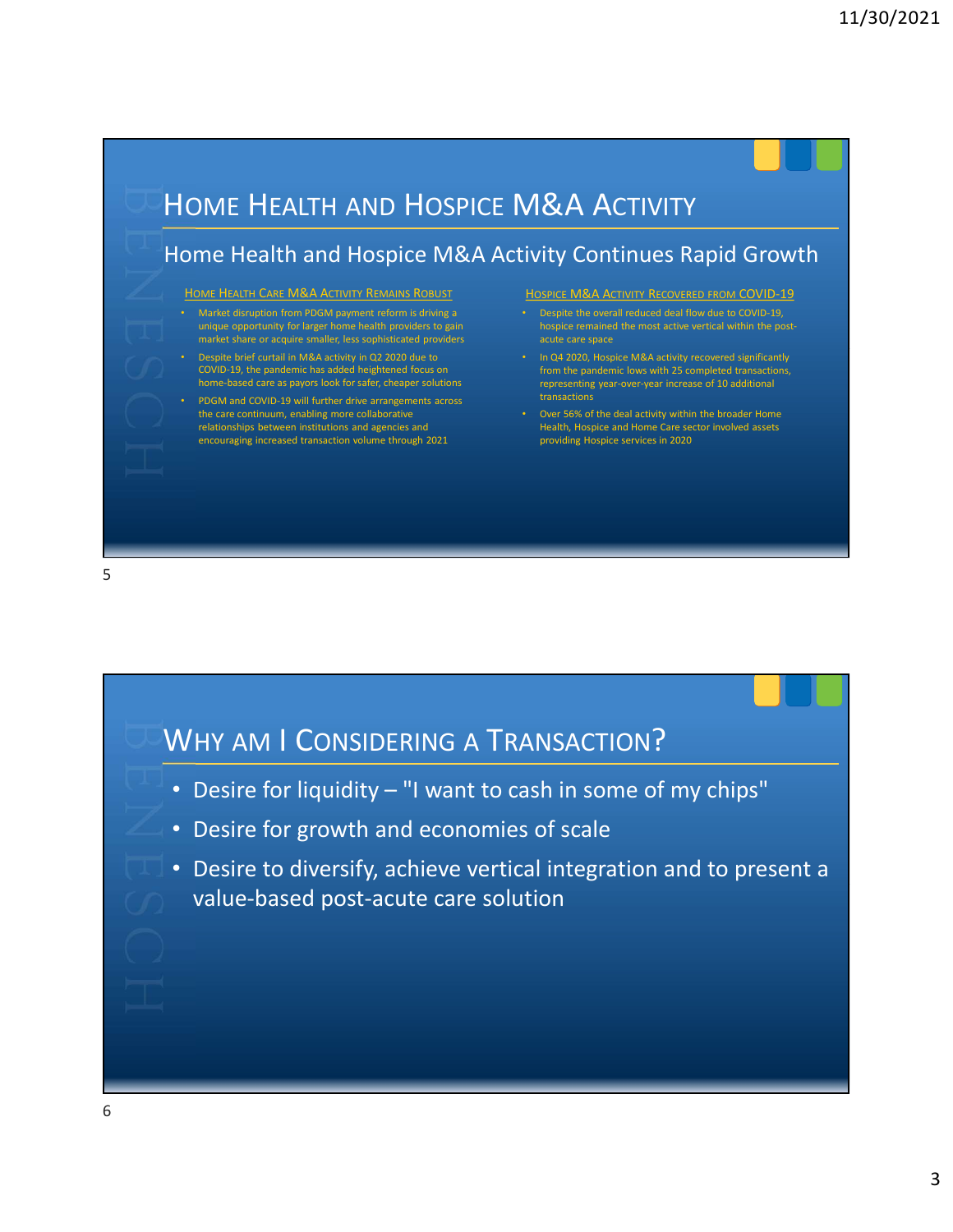

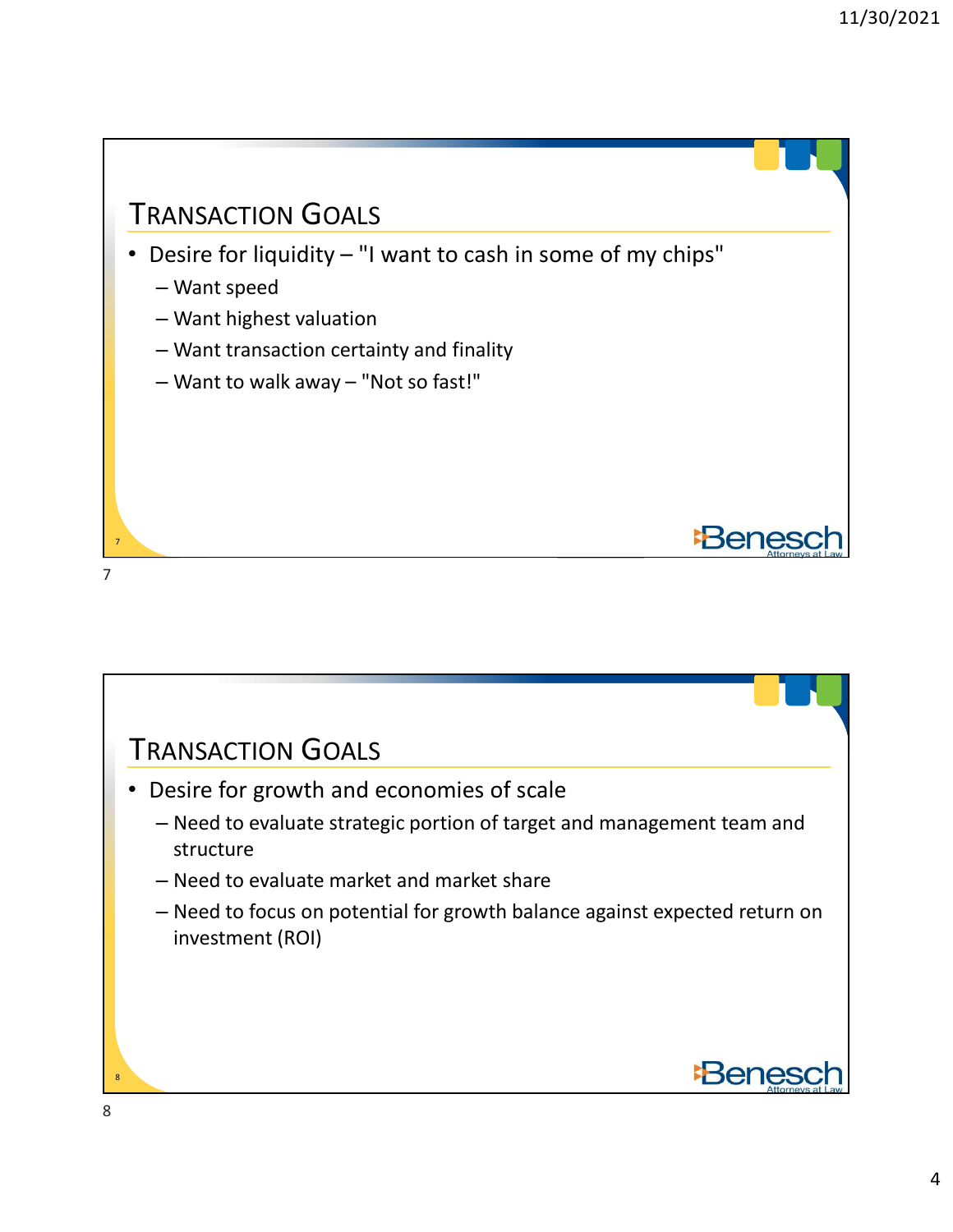**Beneso** 

#### TRANSACTION GOALS

9

• Desire to diversify, achieve vertical integration and to present a value-based post-acute care solution

- Need to assess sophistication of potential target
- Need to assess ability to tackle and control costs and utilization
- Emphasis on IT solutions to enable patient identification and tracking through the post-acute care continuum
- Ability to assess and assume risk



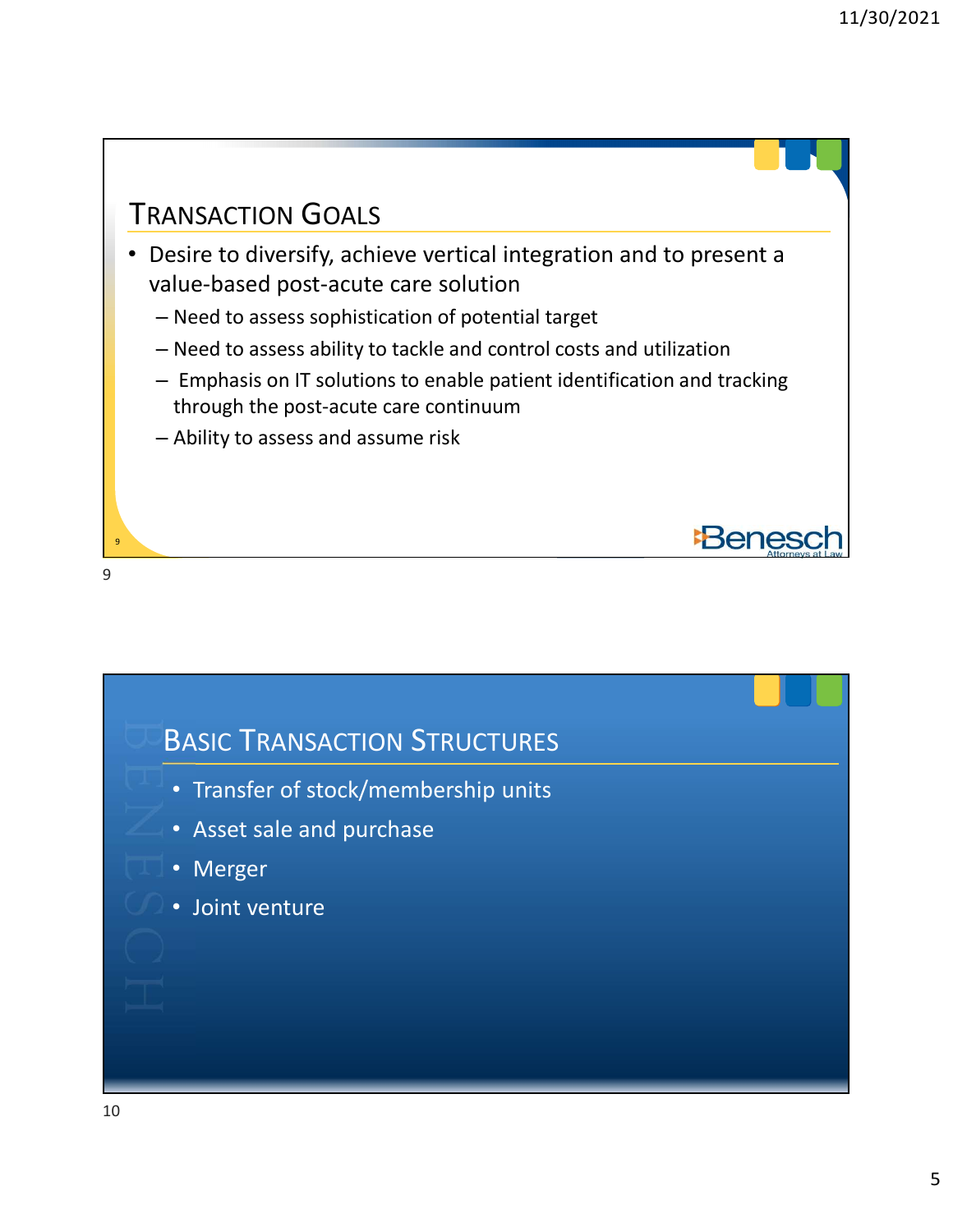

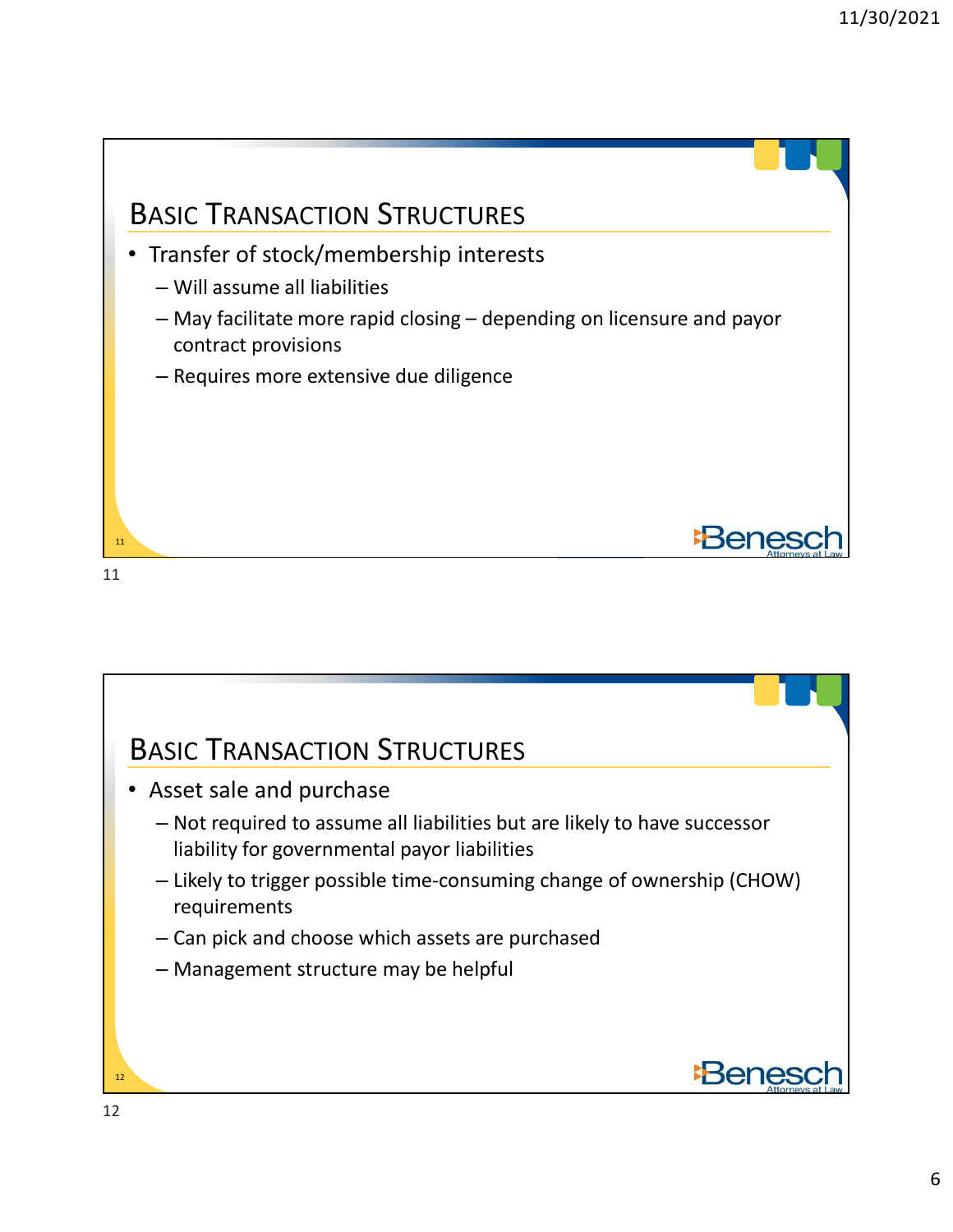

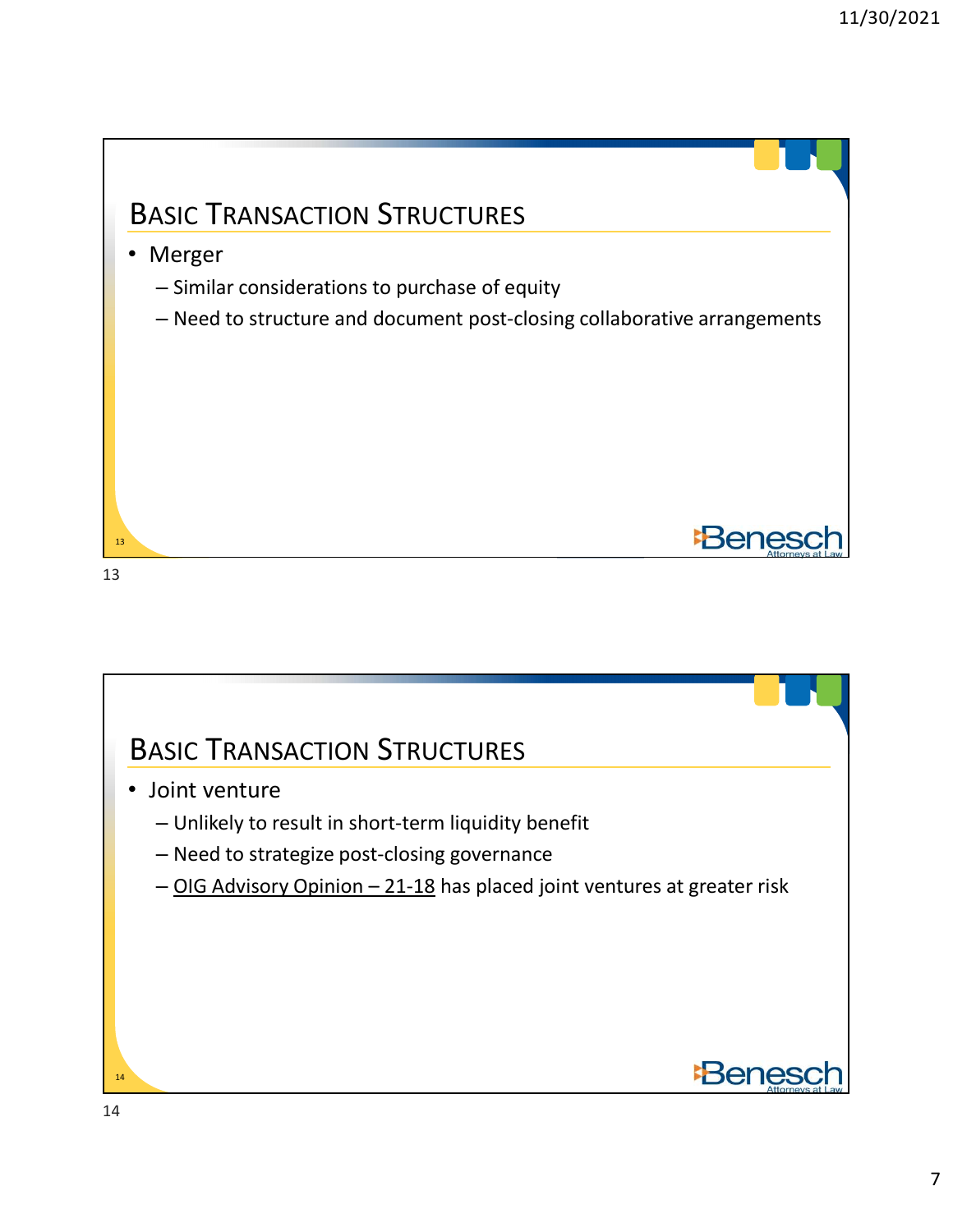# • Identification, remediation and quantification of issues • Timing of due diligence • Scope of due diligence DUE DILIGENCE

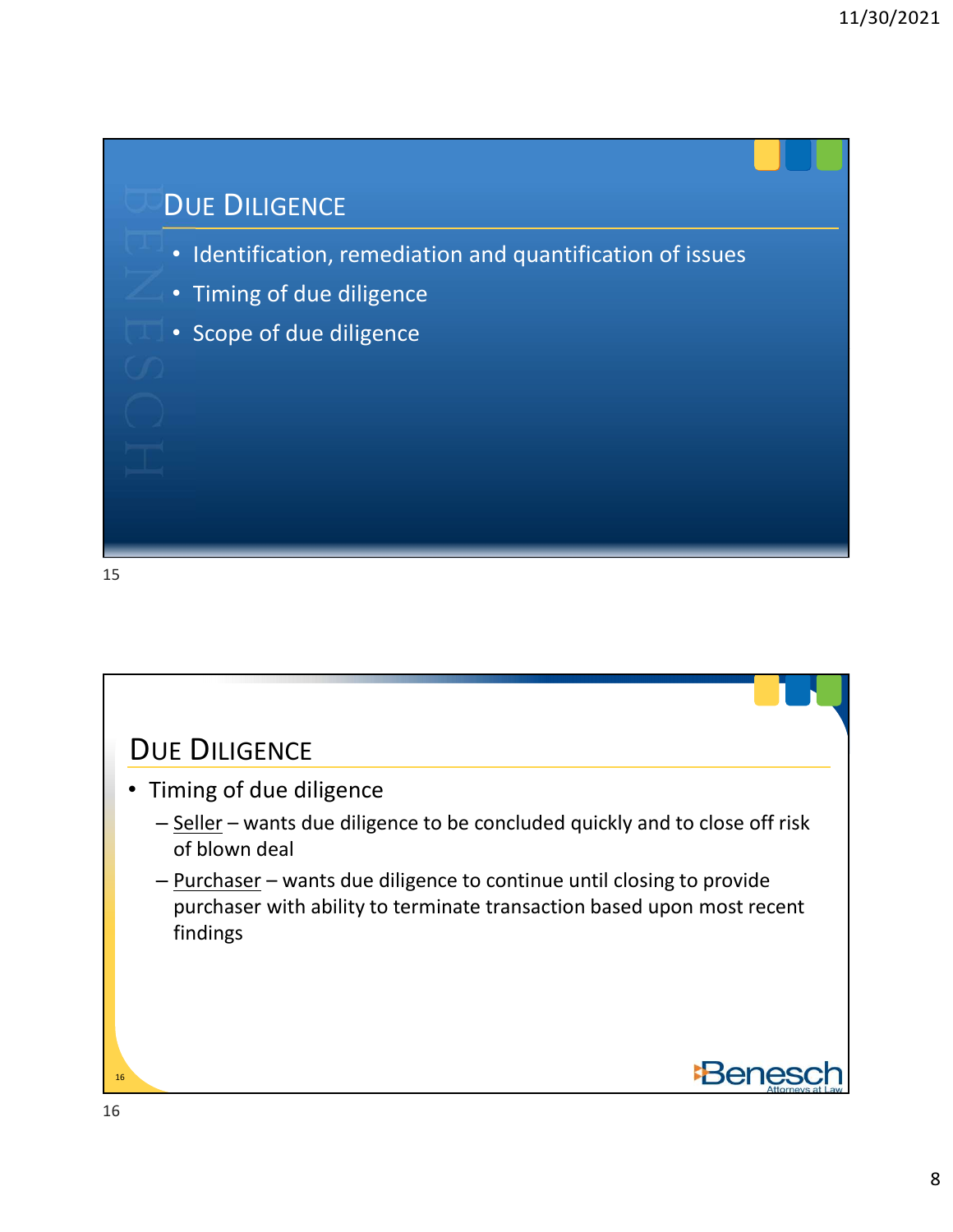#### DUE DILIGENCE

• Scope of due diligence

17

- Financial
- 11/30/2<br>
JE DILIGENCE<br>
Scope of due diligence<br>
 Financial<br>
 Legal assessments of contracts, post-closing restrictions, certainty of<br>
continued revenue flow and assessment of audits, investigations and<br>
litigation<br>
 Co continued revenue flow and assessment of audits, investigations and litigation 11/30/2021<br>
JE DILIGENCE<br>
Cope of due diligence<br>
- Financial<br>
- Legal – assessments of contracts, post-closing restrictions, certainty of<br>
continued revenue flow and assessment of audits, investigations and<br>
litigation<br>
- (Figure – the difference – this can easily be the "long pole in the tent"<br>
- Legal – assessments of contracts, post-closing restrictions, certainty of<br>
continued revenue flow and assessment of audits, investigations and<br>
l
- what is going on?"
- and can jeopardize representation and warranty insurance

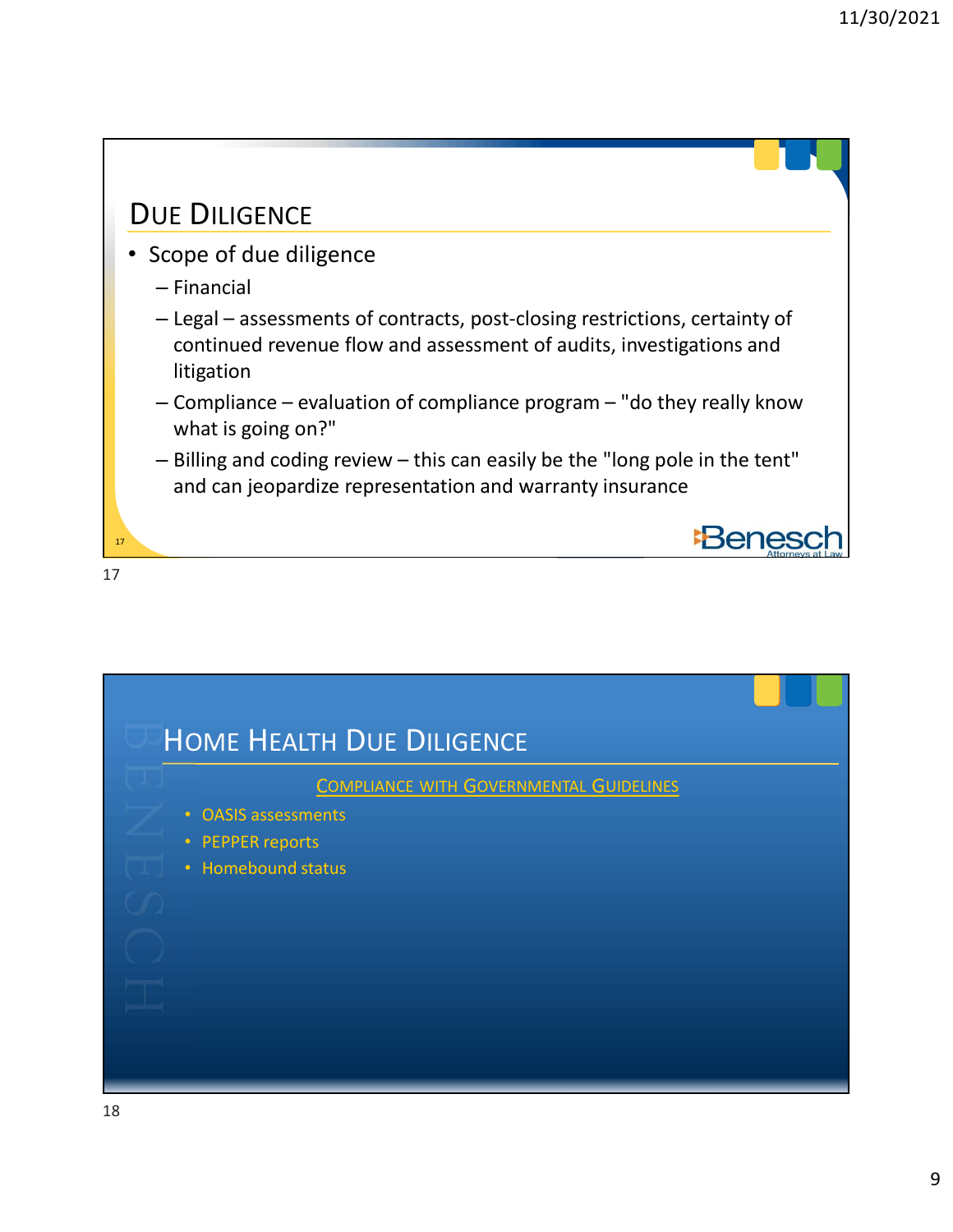

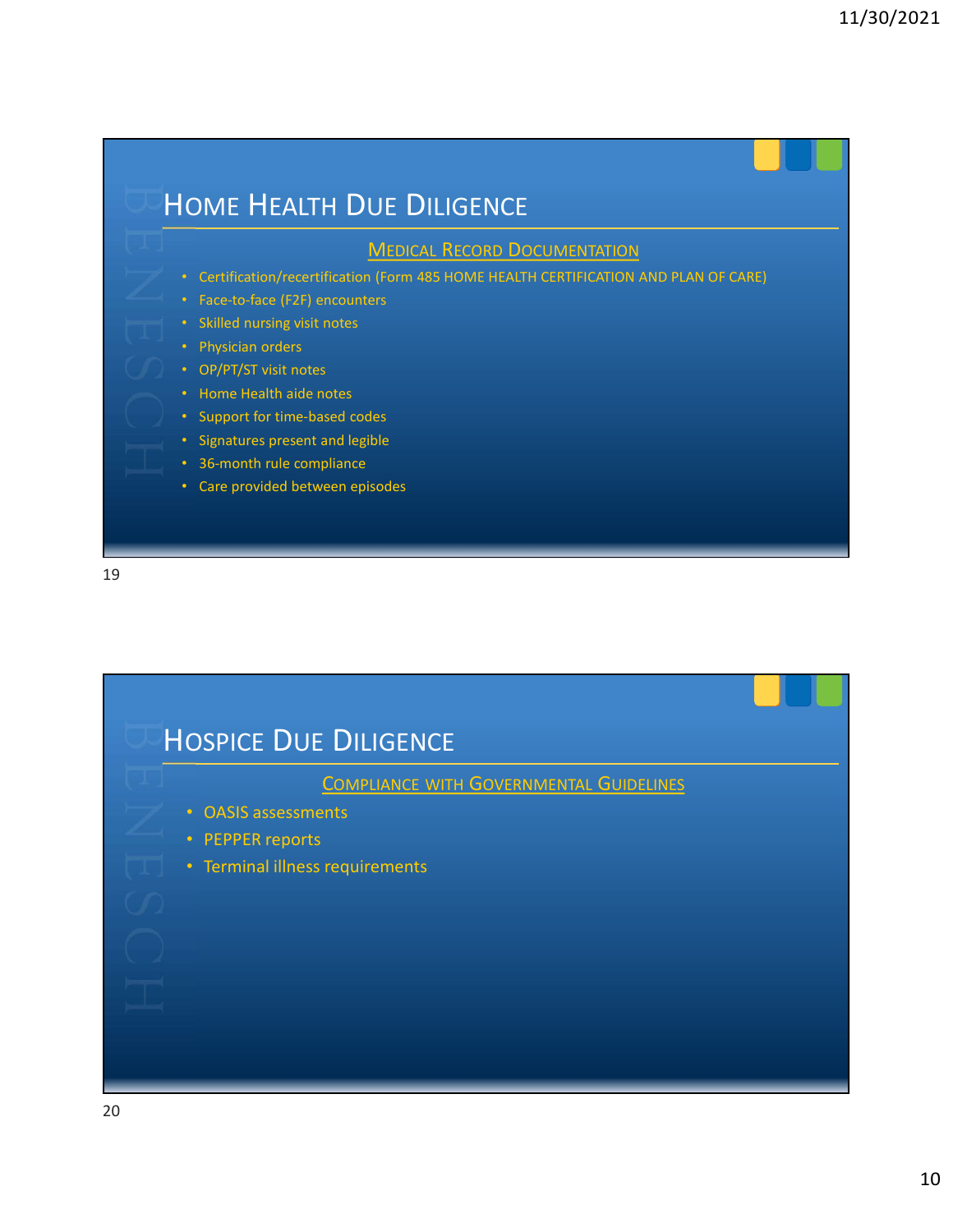